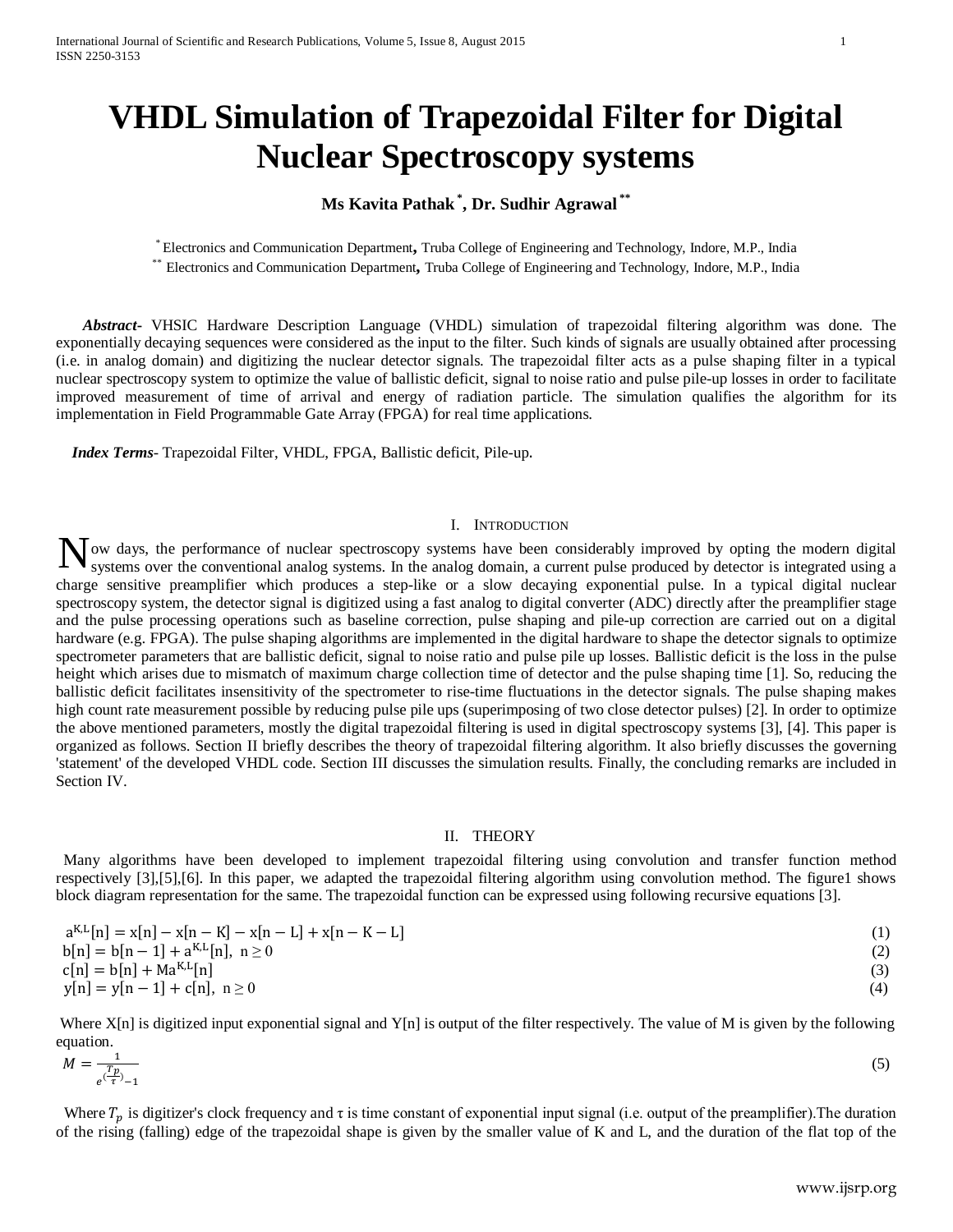trapezoid is given by the absolute value of the difference between K and L. The parameters of trapezoidal filter that can be adjusted are rise time, fall time and width of the flat top respectively. The shorter rise time allows higher pulse count rate by reducing the pile up effects. Whereas the larger rise time improves the signal to noise ratio. Hence the value of rise time should be chosen to optimize the two parameters [7]. To eliminate the effect of ballistic deficit the duration of flat top should be longer than the longest detector charge collection time [8].



Figure 1: Block diagram of convolution type trapezoidal filter



Figure 2: Input sequence to trapezoidal filter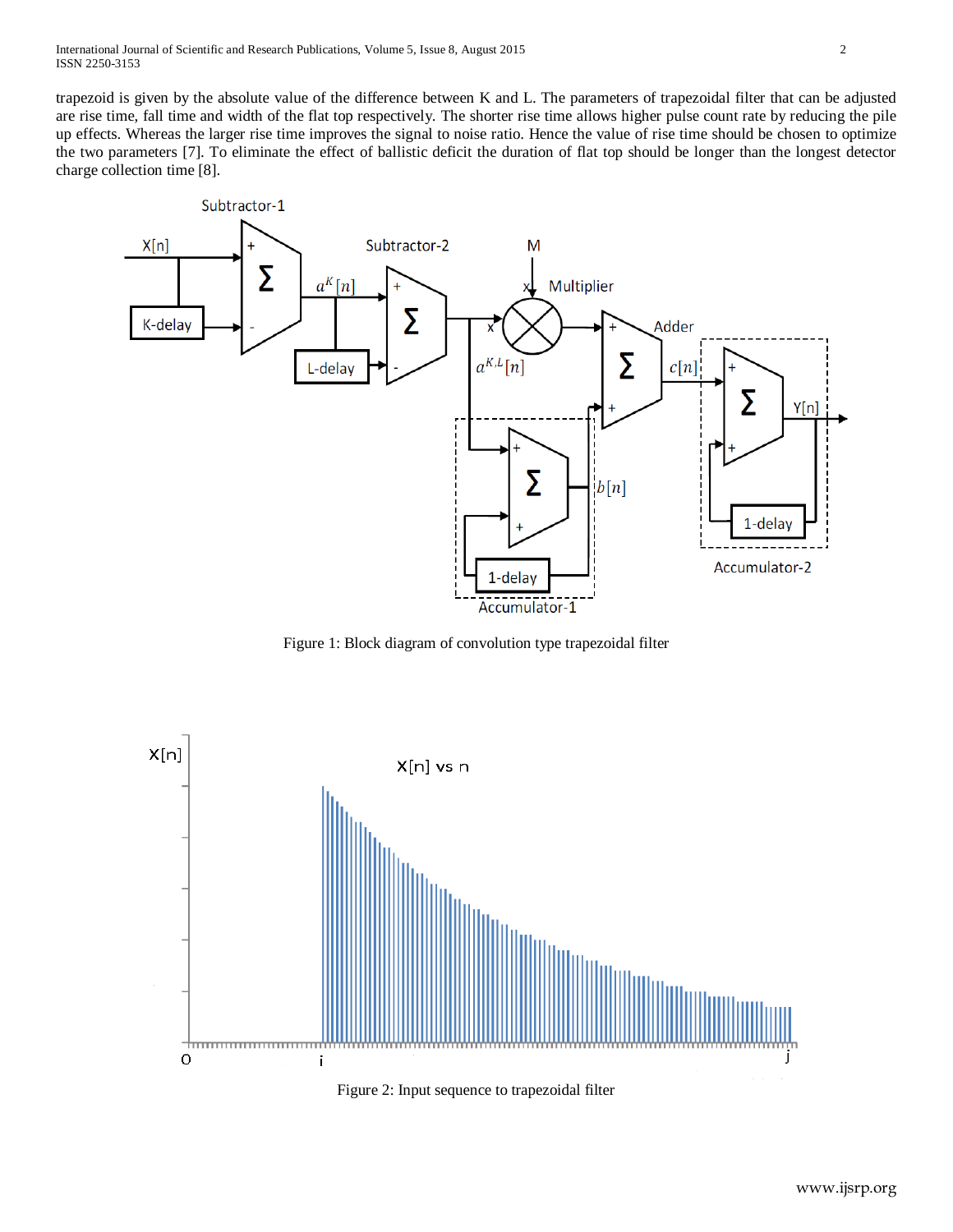International Journal of Scientific and Research Publications, Volume 5, Issue 8, August 2015 3 ISSN 2250-3153

 The figure 2 shows a typical input sequence that is applied to a trapezoidal filter. The exponentially decaying pulse of (j-i) samples corresponds to a nuclear event. The same takes place when a radiation quanta interacts with the nuclear radiation detector. The governing 'statement' of the developed VHDL code that simulates the algorithm of convolution type trapezoidal filter is given below.

Trapezoidal filter : for n in i to j generate Subtractor-1 : subtract\_module port map  $(x(n), x(n-K),$  delay $K(n)$ ); Subtractor-2 : subtract\_module port map (delayK(n), delayK(n-L), delayKL(n)); Multiplier : multiply\_module port map (M, delayKL(n), product(n)); Accumulator-1 : add\_module port map (delayKL(n),  $b(n-1)$ ,  $b(n)$ ); Adder : add\_module port map  $((b(n), product(n), c(n));$ Accumulator-2 : add\_module port map  $(c(n), y(n-1), y(n))$ ; end generate Trapezoidal filter;

 As given in the code (also shown in figure 1) the filtering scheme comprises of two subtractors, a multiplier, two accumulators and an adder respectively. The subtractors and adders are generated by instantiating subtract\_module and multiply\_module respectively. Whereas the adder and accumulators are generated by instantiating the add\_module. The first two 'signal's in parentheses (after the keyword 'port map') for each module are mapped to input ports while the third 'signal' is mapped to output port respectively. All the 'signal's are one dimensional array of size 'j'.

#### III. SIMULATION RESULTS

 The simulations were performed for single exponential sequences as well as for piled up exponential sequences by considering different values of shaping parameters (i.e. K and L). Figure 3 shows the simulation result for single exponential sequence. The value of K, L and M was selected to be 6, 24 and 50 respectively. Figure 4 shows the performance of the filter when the input is a piled up exponential sequence. The value of K, L and M in this case was selected as 4, 12 and 50 respectively.



Figure 3: Trapezoidal filtering of single exponential pulse